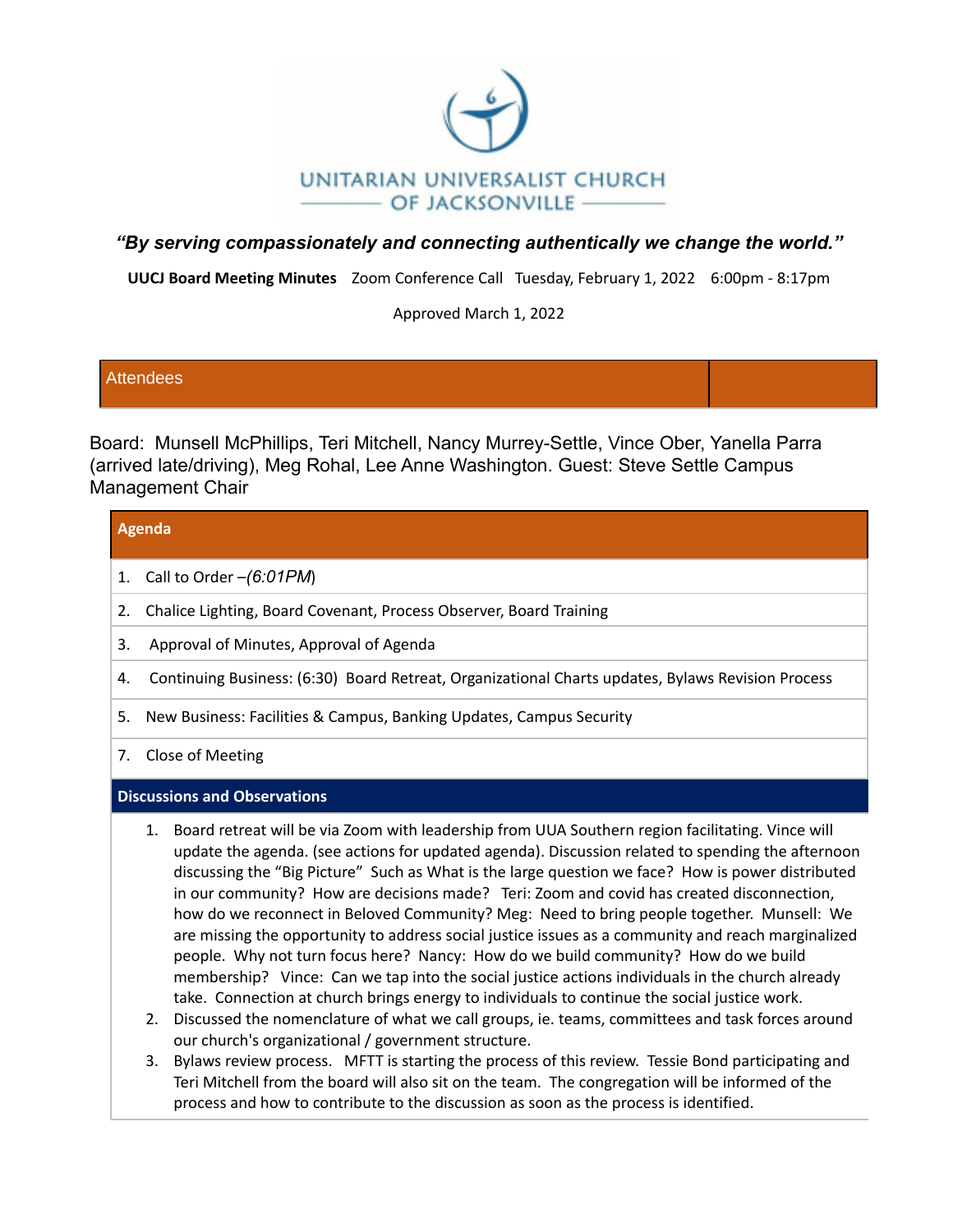

## *"By serving compassionately and connecting authentically we change the world."*

**UUCJ Board Meeting Minutes** Zoom Conference Call Tuesday, February 1, 2022 6:00pm - 8:17pm

### Approved March 1, 2022

- 4. Campus Security needs an update after the recent break in. Rev Lee Anne gave JSO permission to write warrants for trespassing and invited sheriffs to park in the parking lot to fill out paperwork. Discussed the need for loud alarms and actual monitoring service rather than just depending on members to monitor security cameras. Need to have the tech team and campus management involved with the upgrade of the security system as both will likely use wifi for signals. Also, capital campaign is also probably addressing this with the social hall updates.
- 5. Banking signatories still need updates and the board needs to approve a resolution. Wells Fargo needs very specific letter and language to initiate changes to banking accounts.

### **Decisions**

- 1. Approve January meeting minutes and Consent . McPHILLIPS/MITCHELL 5-0.
- 2. Amend and approve the February consent agenda. MITCHEL/ McPHILLIPS 5-0.
- 3. Consensus agreement that we needed for a small group to look at the government structure.
- 4. Teri Mitchell will sit on the task force for ByLaws review.
- 5. Have Campus Management/ Capital Campaign and Tech Team look at security solutions.
- 6. Motion to accept a resolution to update banking signatures. MCPHILLIPS/MITCHELL 5-0

### **Action Items**

- 1. Vince will continue retreat planning and provide an [updated](https://docs.google.com/document/d/1h6zKTvAmwZRA_ZoUsBJxVTP4Vz0wNlmA7E3QzNMQNfE/edit?usp=sharing) retreat agenda.
- 2. Nancy Meg and Vince plan to meet with Rev. Lee Ann at the campus on Friday to begin this discernment regarding the church's governance structure.
- 3. Teri will participate in a task force to review bylaws and a process for congregational input will be identified.
- 4. Steve Settle as chair of campus management will initiate review of projects needing work from the 2015 report and will begin to look at security issues.
- 5. Munsell will send verbiage on banking resolution to Virginia to keep this process moving forward.

### Next Meetings

- Virtual Board Meeting March 1, 6 pm Opening words: Murrey-Settle
- Board Retreat, February 19, 2022 Zoom meeting 10am-3pm zoom

SUBMITTED by Nancy Murrey-Settle, Board Secretary